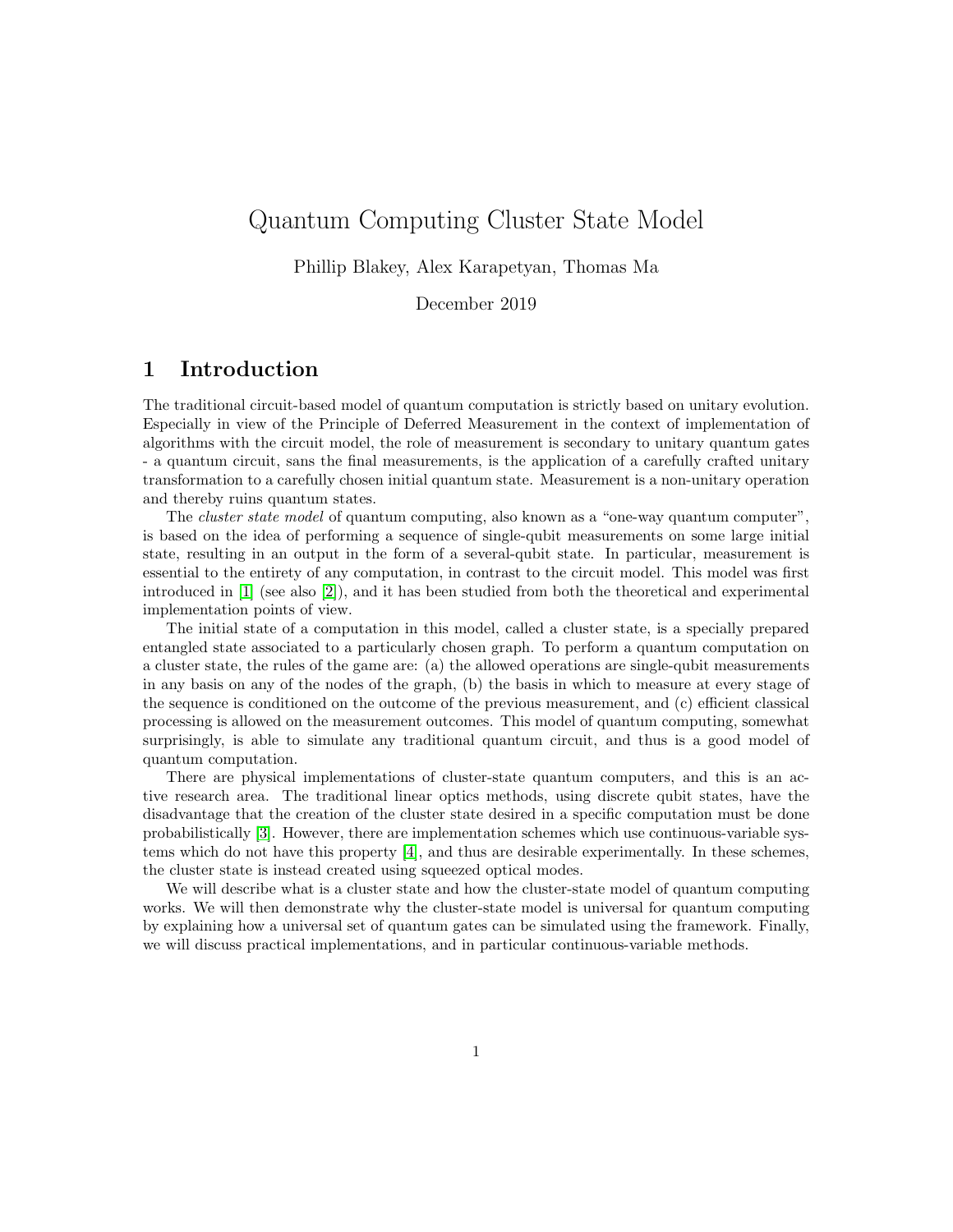## 2 Basics of cluster states

A cluster state is an initial, specially prepared entangled quantum state in a measurement-based quantum computation which we will outline. Such a state is conveniently described as the result of a preparation procedure which depends on a graph. For quantum computation, the graph is chosen based on the particular desired algorithm. In this section, we outline basic definitions and explain the idea behind the model.

#### 2.1 Definition of a cluster state

Let  $G = (V, E)$  be a simple graph on n vertices, with  $V = \{v_1, \ldots, v_n\}$  and edges  $e_{ij} = \{v_i, v_j\} \in E$ . An *n*-qubit *cluster state* on G is a quantum state  $|\psi_G\rangle \in (\mathbb{C}^2)^{\otimes n}$  given by

<span id="page-1-0"></span>
$$
|\psi_G\rangle = \prod_{e_{ij}\in E} (\text{CZ})_{ij} |+\rangle^{\otimes n} \tag{1}
$$

Here,  $(CZ)_{ij}$  denotes the CPHASE gate applied on qubits  $i, j$ , which is

$$
CZ |ab\rangle = (-1)^{ab} |ab\rangle, \quad a, b \in \{0, 1\}
$$

Note also that the various  $(CZ)_{ij}$  commute with each other (which is a consequence of the definition above), so the product in [\(1\)](#page-1-0) is well-defined.

In other words, an *n*-qubit state is obtained by the following procedure:

- Choose a simple graph  $G$  on  $n$  vertices;
- Prepare n qubits, each in the state  $|+\rangle$  (here, a correspondence between qubits and vertices of  $G$  is implied);
- Apply a CPHASE gate to each pair of qubits whose corresponding vertices are connected by an edge in G.

For example, consider  $|\psi_G\rangle$  associated to the following graph G.



In this case the state  $|\psi_G\rangle$  is constructed starting from  $|+++++\rangle$  (where the third qubit corresponds to the central node) and applying four cphase gates, which results in

$$
\left|\psi_G\right\rangle = \bigg(\left|++0\right\rangle + \left|--1\right\rangle\bigg)\left|++\right\rangle = \left|++\right\rangle \bigg(\left|0++\right\rangle + \left|1--\right\rangle\bigg)
$$

Note that this state looks asymmetric despite  $G$  being symmetric, but this is only a consequence of presentation (and ultimately it is a consequence of cphase being symmetric despite a priori seeming asymmetric).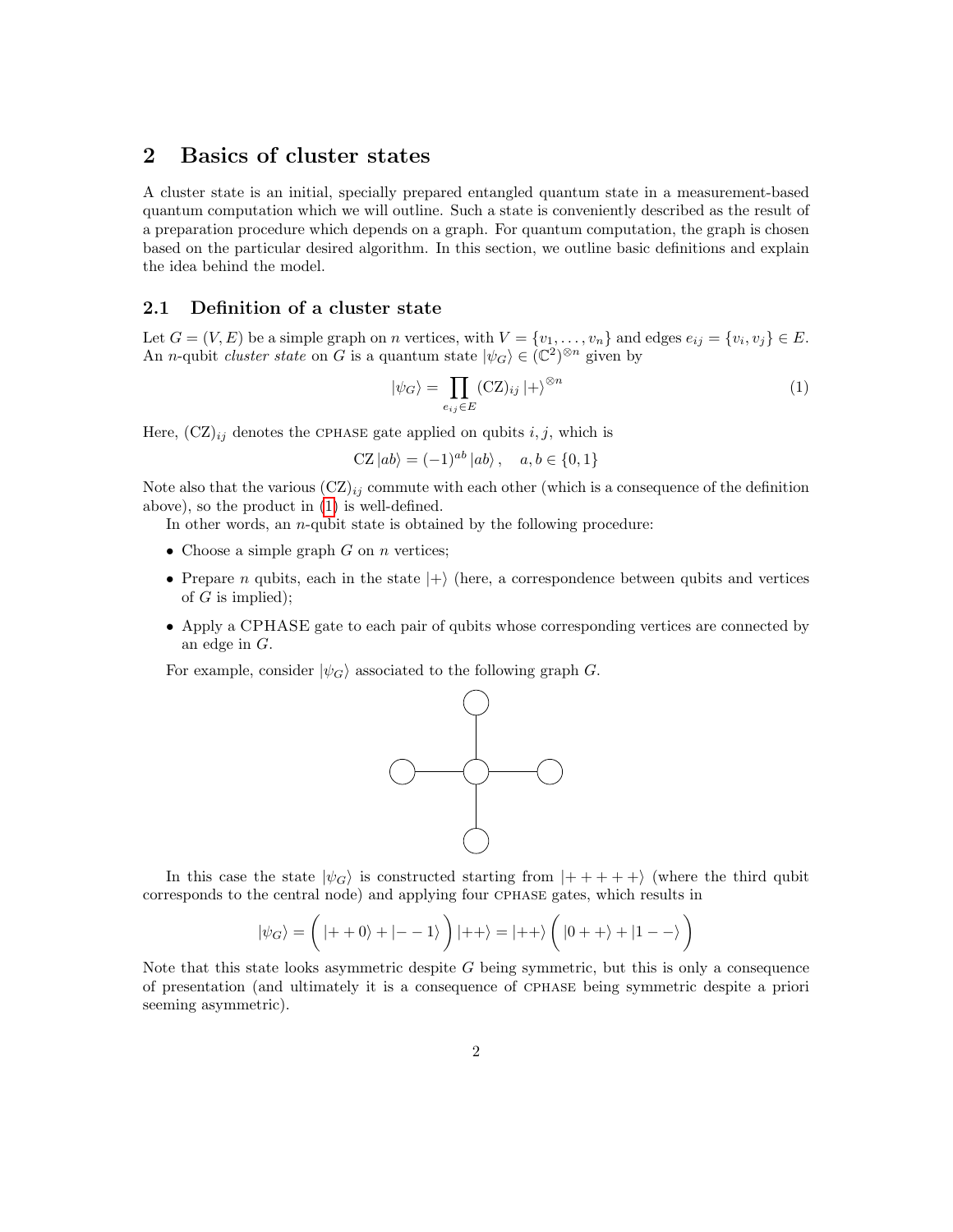#### 2.2 An alternate characterization

The definition of a cluster state given above is convenient, but one may object to the fact that two-qubit quantum gates are used in the preparation of a supposedly measurement-only quantum computer. In this subsection, we describe a way to prepare a cluster state which circumvents the application of two-qubit unitaries as in the formal definition, thereby exemplifying a truly measurement-based framework of computation.

Specifically, beginning with the graph-based cluster state  $|\psi_G\rangle$ , consider the stabilizer group S of  $|\psi_G\rangle$ . Define, for  $v \in V$ , the operator

$$
S_v = X_v \bigoplus_{v' \in W_v} Z_{v'} \otimes I_{V \setminus W_v}
$$

where the subscript indicates which qubit the operator acts on, and  $W_v = \{v\} \cup \{v' : \{v, v'\} \in E\}$ is the set of neighbours of  $v$  and  $v$  itself.

<span id="page-2-0"></span>**Fact 1.** The cluster state  $|\psi_G\rangle$  associated to G satisfies

$$
S_v |\psi_G\rangle = |\psi_G\rangle
$$

for all  $v \in V$ , and it is unique with this property (up to a global phase).

*Proof.* Choose  $v \in V$ ; without loss of generality, we can assume  $v = v_1$  and its neighbours are precisely  $v_2, \ldots, v_l$ . The last  $n - l$  qubits of  $|\psi_G\rangle$  are obviously unaffected, so focus on the first l qubits:

$$
|\varphi\rangle := \prod_{j=2}^{l} (CZ)_{1j} |+\rangle^{\otimes l}
$$
  
= 
$$
\sum_{k \in \{0,1\}^l} (-1)^{k_1(k_2 + \dots + k_l)} |k_1 k_2 \dots k_l\rangle
$$

Now applying  $S_v$ , we get

$$
S_v |\varphi\rangle = X_1 Z_2 \cdots Z_l \sum_{k \in \{0,1\}^l} (-1)^{k_1(k_2 + \cdots + k_l)} |k_1 k_2 \cdots k_l\rangle
$$
  
=  $X_1 \sum_{k \in \{0,1\}^l} (-1)^{(k_1+1)(k_2 + \cdots + k_l)} |k_1 k_2 \cdots k_l\rangle$  by definition of  $Z$   
=  $\sum_{k \in \{0,1\}^l} (-1)^{(k_1+1)(k_2 + \cdots + k_l)} |(k_1 + 1)k_2 \cdots k_l\rangle$   
=  $|\varphi\rangle$ 

and therefore  $S_v |\psi_G\rangle = |\psi_G\rangle$ .

Uniqueness, namely the fact that the C-span of  $|\psi_G\rangle$  is the unique line in H stabilized by the group  $\Gamma = \langle S_v |v \in V \rangle$ , follows from a general theorem (Proposition 10.5 in [\[5\]](#page-14-4)): if  $\Gamma$  is a subgroup of the Pauli group on n qubits with  $n - k$  generators, then the stabilized subspace  $V_{\Gamma}$  is 2<sup>k</sup>-dimensional if (1) the generators  $S_v$  are independent, (2)  $-I \notin \Gamma$ , and (3)  $\Gamma$  is abelian. Point (2) is clear, while point (3) follows because  $X, Z$  anticommute, but any pair  $S_v, S_{v'}$  acting on the same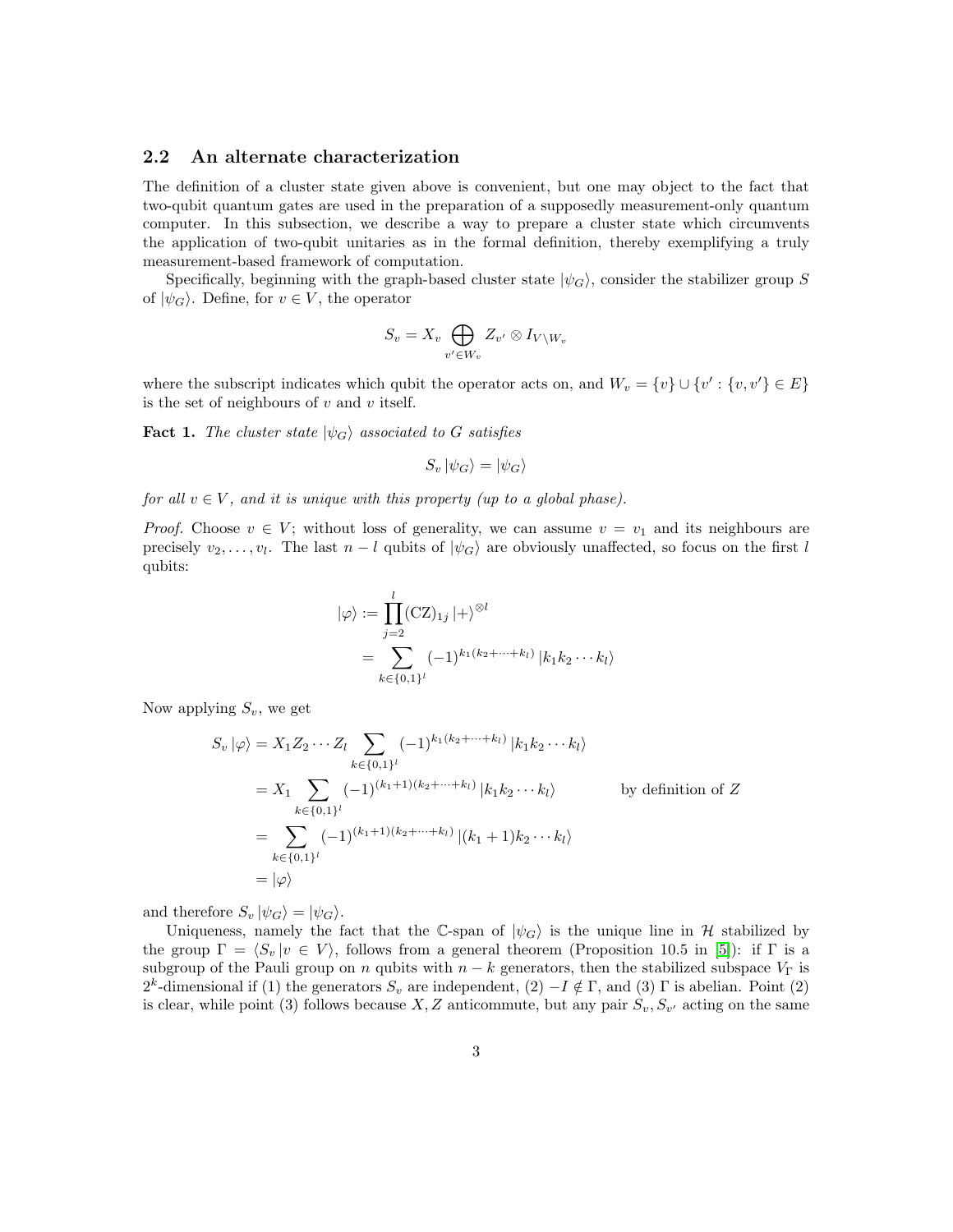qubits contains  $X$ 's and  $Z$ 'z acting on the same qubits which come in pairs due to the neighbour relation - in particular  $S_v S_{v'}$  is  $-1$  raised to an even power times  $S_{v'} S_v$ . Finally, (1) follows because removing any  $S_v$  (say  $v = v_i$ ) from the given generating set introduces a new state

$$
|\phi\rangle=|0\rangle^{\otimes (i-1)}\otimes|1\rangle\otimes|0\rangle^{\otimes (n-i)}
$$

which is stabilized by the subgroup which is not stabilized by  $\Gamma$ . Points  $(1)-(3)$  imply that the stabilized subspace has dimension  $2^{n-k}$ . But in our case,  $k = n$ , hence the subspace has dimension 1, and we are done.  $\Box$ 

Fact [1](#page-2-0) means that in particular we can write down a "truly" measurement-only preparation procedure of a cluster state, which involves only measurements and single-qubit unitaries, as follows. We assume given an initial state of  $|\psi_0\rangle = |+\rangle^n$ , and we first measure all stabilizer generators  $S_v$ in this initial state; note this is possible because all  $S_v$  commute. The resulting post-measurement state  $|\phi\rangle$  is a simultaneous eigenstate of the  $S_v$ 's. If all eigenvalues are +1, then by the fact we must have  $|\phi\rangle = |\psi_G\rangle$ . Otherwise, there is some subset  $W \subset V(G)$  of the vertex set such that  $S_v |\phi\rangle = - |\phi\rangle$  for  $v \in W$ . Then we correct this by applying a sequence of single-qubit operations, namely

$$
|\psi_G\rangle = \prod_{v \in W} Z_v | \phi \rangle
$$

where  $Z_v$  denotes Z applied at the *ith* qubit, with  $v = v_i$  in the conventions of the previous section.

To verify, it suffices to consider the case of a single  $v = v_i$  with  $S_v |\phi\rangle = -|\phi\rangle$  (so that  $|\phi\rangle$  is in the +1-eigenspace of all other stabilizer operators). Then first of all, because  $ZX = -XZ$ ,

$$
S_v Z_i |\phi\rangle = -Z_i S_v |\phi\rangle
$$
  
= 
$$
Z_i |\phi\rangle
$$

so  $Z_i |\phi\rangle$  is now in the +1 eigenspace of  $S_v$ . On the other hand, since all other  $S_{v'}$  are by definition decomposable operators with either the identity or  $Z$  acting on the *i*th qubit,  $Z_i$  commutes with  $S_{v'}$ , and therefore

$$
S_{v'}Z_i |\phi\rangle = Z_i S_{v'} |\phi\rangle = Z_i |\phi\rangle
$$

so that  $Z_i |\phi\rangle$  is still in the +1-eigenspace of  $S_{v'}$ . By Fact [1,](#page-2-0) we must have  $Z_i |\phi\rangle = |\psi_G\rangle$ . The proof of the general case is identical. Thus, we have a two-step measurement-based procedure for preparing a cluster state:

- Starting with the  $\ket{+}^{\otimes n}$  state, measure all stabilizer generators to obtain a post-measurement state  $|\phi\rangle$  which is a simultaneous eigenstate of all generators;
- For every vertex  $v = v_i$  such that  $S_v |\phi\rangle = -|\phi\rangle$ , apply a Z-gate at the *i*th qubit. The resulting state must be  $|\psi_G\rangle$ , up to a global phase.

As an example, consider the following graph G:

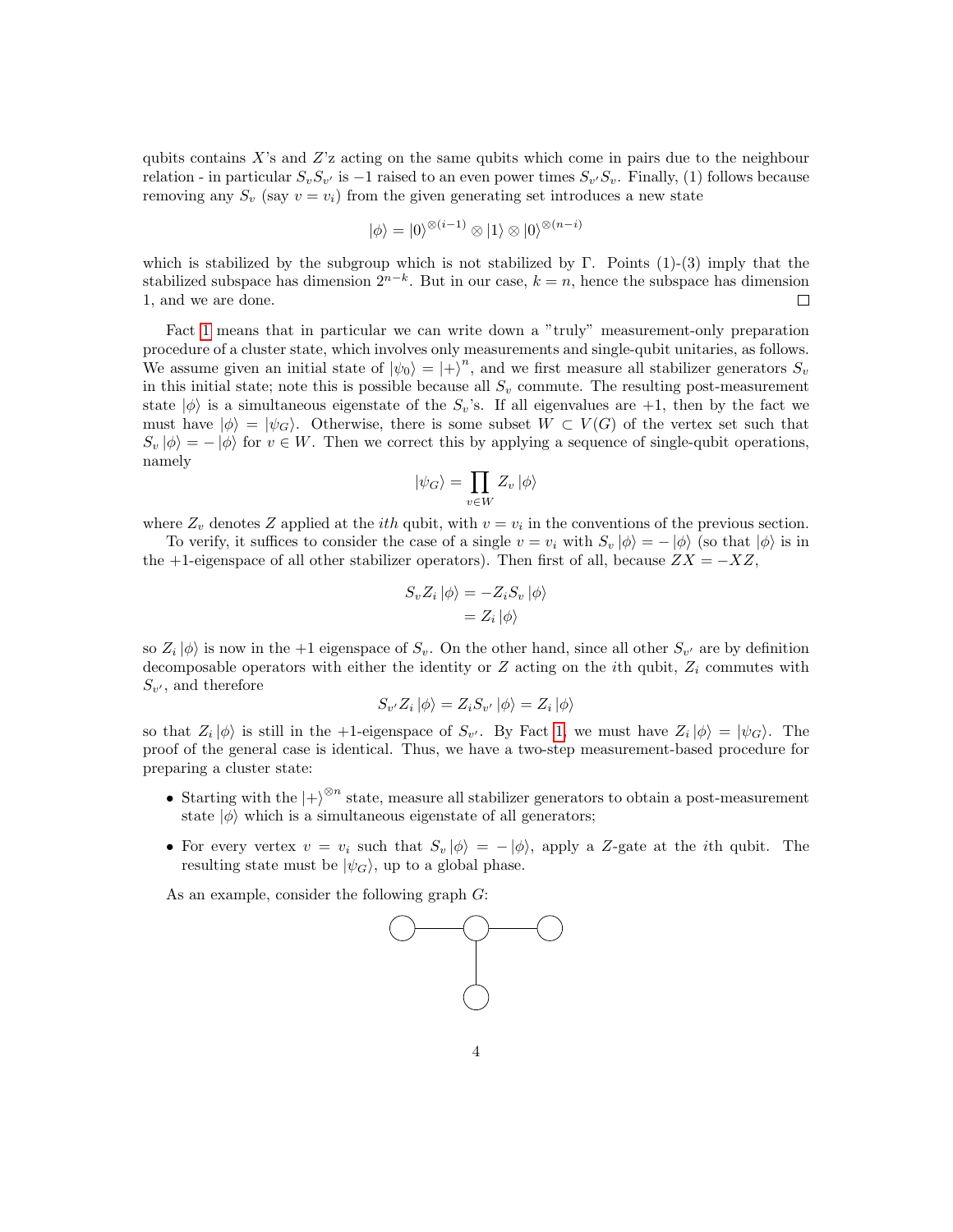The stabilizer generators are

$$
S_1 = X_1 Z_2, S_2 = Z_1 X_2 Z_3 Z_4, S_3 = Z_2 X_3, S_4 = Z_2 X_4
$$

Starting with  $|+++\rangle$ , measure all four stabilizer generators, and suppose the resulting eigenstate is

$$
|\phi\rangle = |+0++\rangle - |-1--\rangle
$$

It can be directly verified that  $S_2 |\psi\rangle = - |\psi\rangle$ , and  $S_i |\psi\rangle = |\psi\rangle$  for  $i = 1, 3, 4$ . Applying  $Z_2$  results in the state

$$
Z_2 |\phi\rangle = |+0++\rangle + |-1--\rangle
$$

On the other hand, the cluster state for G from the original definition is

$$
(CZ)_{12}(CZ)_{23}(CZ)_{24}|++++\rangle = |+0++\rangle + |-1--\rangle
$$

exactly as expected.

#### 2.3 Quantum computing with cluster states

The idea of [\[1\]](#page-14-0) is that these cluster states can be used as a measurement-based model of quantum computing. Specifically, a cluster-state quantum computation proceeds as follows:

- Choose a desirable graph G and prepare  $|\psi_G\rangle$ ,
- Determine a partition of the vertices V into processing nodes  $V_p$  and output nodes  $V_o$ ,
- Assign a partial ordering on  $V_p$ ; this is the order in which the measurements will be made,
- Assign a measurement basis to each output vertex; the basis may depend on the classical outcome of the previous measurements.

As it turns out, this model is universal for quantum computation - any traditional quantum circuit can be simulated by a cluster state computation. We will demonstrate this in the next section, along with some examples. A crucial point is that each of the intermediate sets of measurements is classically controlled by the outcome of the preceeding one. Note also that, as measurement spoils the qubits themselves, a portion of the initial cluster state is destroyed in the procedure, earning it the name "one-way computer".

## 3 The cluster state model of quantum computation

In this section, we will demonstrate the universality of the cluster-state model of quantum computation. Along the way, we will see detailed examples of the computation framework, and in the end we will use these ideas to implement the Deutsch-Josza algorithm.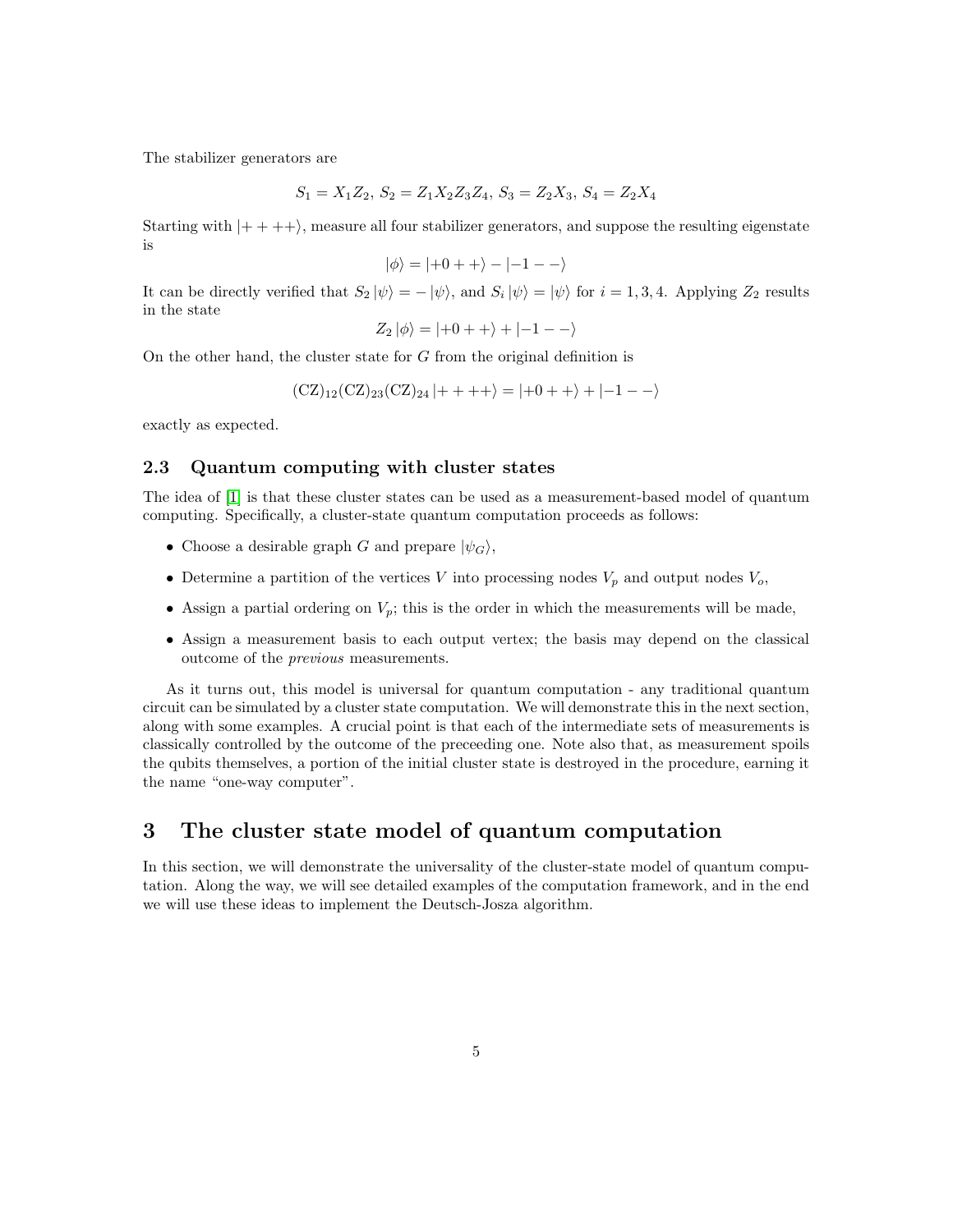#### 3.1 Universality of the Cluster State Model

To prove that the cluster state model is universal, it suffices to show that a set of gates which is universal for the circuit model of quantum computing may be replicated by a set of corresponding cluster states. One such universal set for the circuit model of quantum computation is given by the Hadamard gate, the controlled-NOT gate, and the  $T$  gate [\[5\]](#page-14-4), which is a one qubit gate that does the following:

$$
T(\alpha |0\rangle + \beta |1\rangle) = \alpha |0\rangle + e^{i\pi/4}\beta |1\rangle
$$

We begin with the Hadamard gate  $H$ , and the following circuit, known more commonly as one-qubit teleportation [\[6\]](#page-14-5):

$$
|\psi\rangle \longrightarrow H \longrightarrow
$$
  

$$
|+\rangle \longrightarrow X^{m} H |\psi\rangle
$$
  
(2)

Where m is the output of measuring the first qubit in the computation basis. Letting  $|\psi\rangle$  =  $\alpha$  |0} +  $\beta$  |1} the state after the application of the Hadamard gate to the first qubit is

<span id="page-5-0"></span>
$$
\alpha \ket{++} + \beta \ket{--}
$$

This can be re-written

$$
\frac{1}{\sqrt{2}}(\alpha(|00\rangle+|01\rangle+|10\rangle+|11\rangle)+\beta(|00\rangle-|01\rangle-|10\rangle+|11\rangle))
$$
\n
$$
=\frac{1}{\sqrt{2}}(|0\rangle\otimes(\alpha|0\rangle+\alpha|1\rangle+\beta|0\rangle-\beta|1\rangle))+\frac{1}{\sqrt{2}}(|1\rangle\otimes(\alpha|0\rangle-\beta|0\rangle+\alpha|1\rangle+\beta|1\rangle))
$$
\n
$$
=\frac{1}{\sqrt{2}}(|0\rangle\otimes H|\psi\rangle+|1\rangle\otimes XH|\psi\rangle)
$$

So the output of this circuit is indeed  $X^m H |\psi\rangle$ . Thus, up to a known Pauli matrix, this circuit applies H to the input qubit  $|\psi\rangle$ . While this example seems pedantic in the context of quantum circuits (one can simply just apply the Hadamard gate directly to  $|\psi\rangle$  in this case), it is useful in the context of cluster-based quantum computation, as it is equivalent to the following cluster-state:

$$
(3)
$$

Where  $|\psi\rangle$  is the left qubit. This cluster state applies the CPHASE operation to both qubits to entangle them, and then measures the first qubit in the  $X$ -eigenbasis. This cluster state is equivalent to the one-bit teleportation circuit because the eigenstates for X are  $|+\rangle$  and  $|-\rangle$ , which means that measuring a state in the  $X$ -eigenbasis is equivalent to applying a Hadamard gate to that state and then measuring it in the computational basis.

To implement the  $T$  gate as a cluster state, we can consider the following cluster state where the leftmost qubit is our input qubit  $|\psi\rangle$  and our rightmost qubit is our output: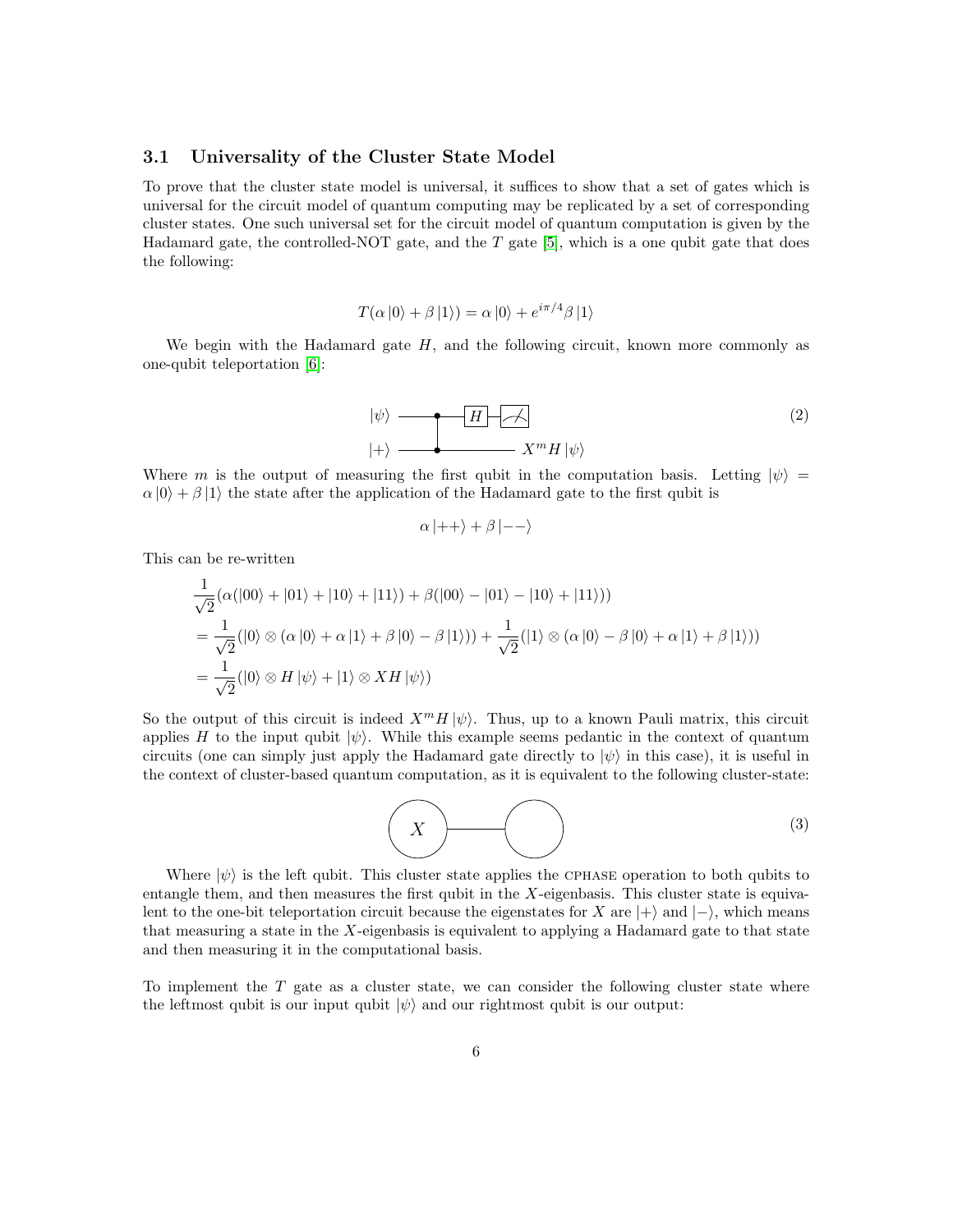$$
\boxed{T^{-1}XT}
$$
 (4)

The key here is to note that the columns of the eigenbasis for  $T^{-1}XT$  is given by  $HT$ ; thus, the left two qubits in the cluster state represent the quantum circuit

$$
|\psi\rangle \longrightarrow H \longrightarrow T \longrightarrow
$$
\n
$$
|+\rangle \longrightarrow X^{m}HT |\psi\rangle
$$
\n(5)

Where  $m$  is 0 or 1 depending on the measurement of the first qubit. To prove that the output of this circuit is as listed, suppose  $|\psi\rangle = \alpha |0\rangle + \beta |1\rangle$ . Notice that after the CPHASE, Hadamard, and  $T$  gates have been applied our qubits are in the state

$$
\frac{1}{\sqrt{2}}(|0\rangle \otimes \alpha|0\rangle + \alpha|1\rangle + \beta e^{i\pi/4}|0\rangle - \beta e^{i\pi/4}|1\rangle)) + \frac{1}{\sqrt{2}}(|1\rangle \otimes \alpha|0\rangle - \beta e^{i\pi/4}|0\rangle + \alpha|1\rangle + \beta e^{i\pi/4}|1\rangle))
$$
\n
$$
= \frac{1}{\sqrt{2}}(|0\rangle \otimes HT|\psi\rangle + |1\rangle \otimes X^m HT|\psi\rangle),
$$

based on the same equations as the one-qubit teleporation case. This output state  $X^mHT|\psi\rangle$ is then sent through the same quantum circuit as in [\(2\)](#page-5-0), which gives us a final output state of  $X^n H X^m H T |\psi\rangle = X^n Z^m T |\psi\rangle$ , where *n* is the measurement on the second qubit. Thus, up to a known Pauli matrix, this cluster state implements the  $T$  gate.

The final gate that needs to be implemented in order to get a universal gate set for cluster-based quantum computation is the controlled- $NOT$  gate, also known as the  $cX$  gate. While 4-qubit and 15-qubit versions of controlled-NOT exist, depending on whether or not we require the control qubit to also be teleported, this paper will focus on the minimal 4-qubit implementation found in [\[7\]](#page-14-6). The cluster-state is as follows:

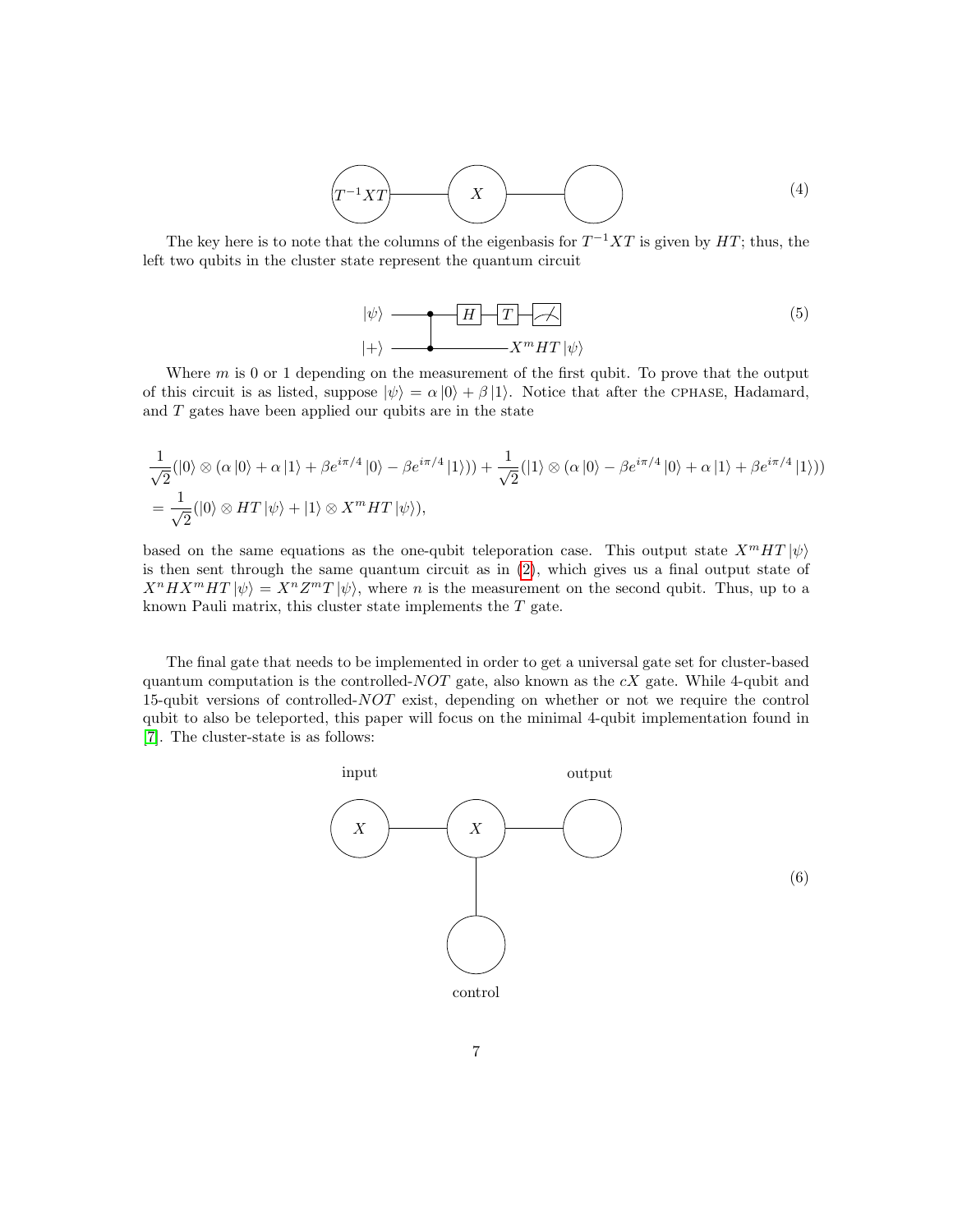For the analysis, suppose  $|\psi\rangle = \alpha |0\rangle + \beta |1\rangle$  is our input qubit and  $|\phi\rangle = \gamma |0\rangle + \delta |1\rangle$  is our control qubit. The cluster state is equivalent to the following circuit:



We can process the CPHASE gate between the first and second qubits and the  $X$ -measurement of the first qubit before doing anything else. By equation [\(2\)](#page-5-0) this circuit then simplifies to



Where  $m_1$  is the measurement outcome of the first qubit. We can write  $X^{m_1}H|\psi\rangle = (\alpha \pm \sqrt{\frac{m_1 m_2}{n_1}})$  $\beta$ )  $|0\rangle + (\alpha \mp \beta) |1\rangle$ , which means that the joint state of the system before any operations are applied is

$$
\frac{1}{\sqrt{2}}((\alpha \pm \beta) |0\rangle + (\alpha \mp \beta) |1\rangle) \otimes (|0\rangle + |1\rangle) \otimes (\gamma |0\rangle + \delta |1\rangle)
$$

After both CPHASE operations are applied we have the state

$$
\frac{1}{\sqrt{2}}((\alpha \pm \beta)\gamma |000\rangle + (\alpha \pm \beta)\delta |001\rangle + (\alpha \pm \beta)\gamma |010\rangle + (\alpha \pm \beta)\delta |011\rangle
$$

$$
+ (\alpha \mp \beta)\gamma |100\rangle - (\alpha \mp \beta)\delta |101\rangle - (\alpha \mp \beta)\gamma |110\rangle + (\alpha \mp \beta)\delta |111\rangle)
$$

After the Hadamard gate is applied we have the state

$$
\frac{1}{\sqrt{2}}((\alpha \pm \beta)\gamma \mid +00\rangle + (\alpha \pm \beta)\delta \mid +01\rangle + (\alpha \pm \beta)\gamma \mid +10\rangle + (\alpha \pm \beta)\delta \mid +11\rangle
$$

$$
+(\alpha \mp \beta)\gamma \mid -00\rangle - (\alpha \mp \beta)\delta \mid -01\rangle - (\alpha \mp \beta)\gamma \mid -10\rangle + (\alpha \mp \beta)\delta \mid -11\rangle)
$$

$$
= \frac{1}{\sqrt{2}} (\alpha \gamma |000\rangle \pm \beta \delta |001\rangle \pm \beta \gamma |010\rangle + \alpha \delta |011\rangle \pm \beta \gamma |100\rangle + \alpha \delta |101\rangle + \alpha \gamma |110\rangle \pm \beta \delta |111\rangle)
$$

If 0 is the result from measuring the top qubit we get the post-measurement state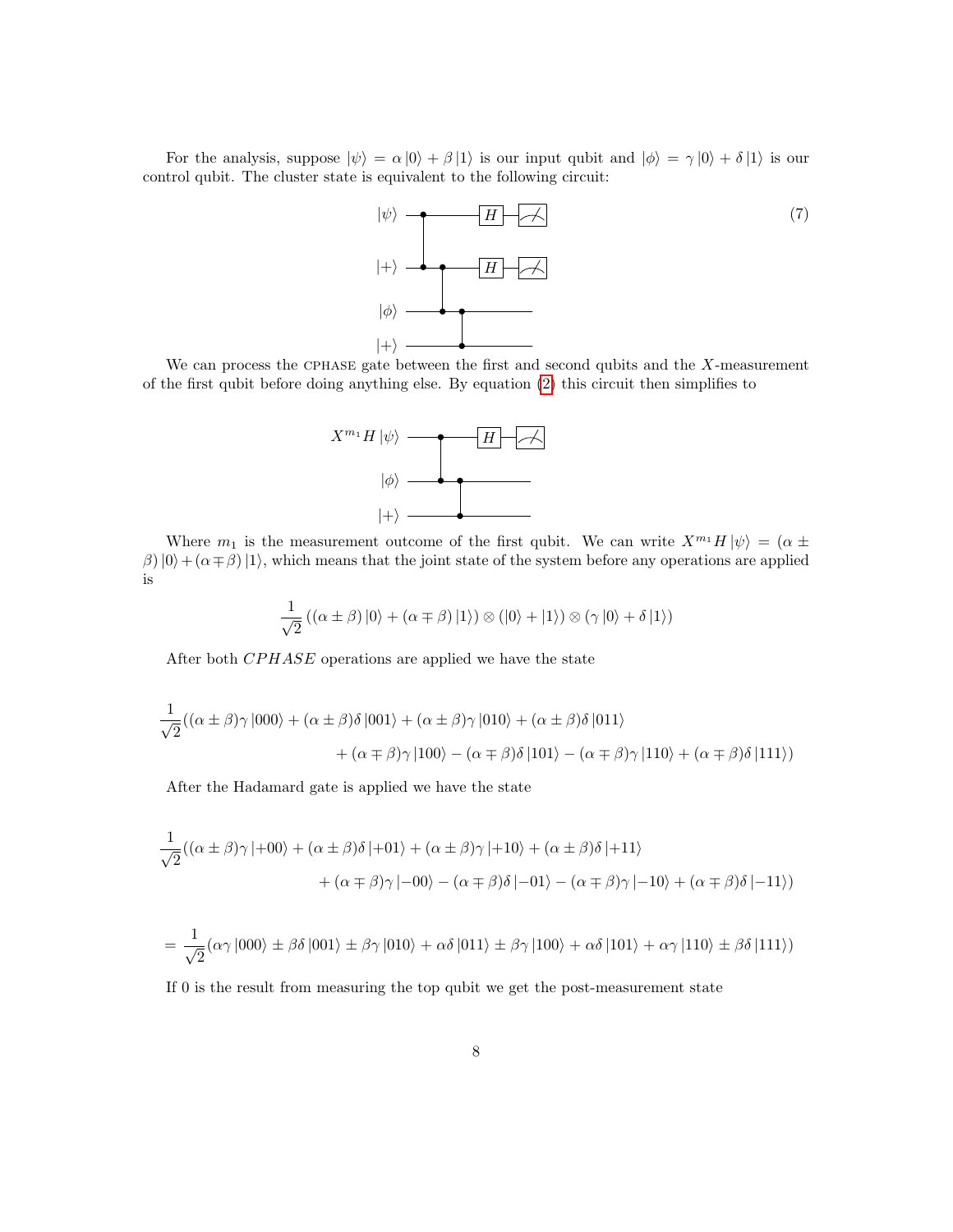$$
\alpha \gamma |00\rangle \pm \beta \delta |01\rangle \pm \beta \gamma |10\rangle + \alpha \delta |11\rangle = (\alpha |0\rangle \pm \beta |1\rangle) \otimes \gamma |0\rangle + (\pm \beta |0\rangle + \alpha |1\rangle) \otimes \delta |1\rangle
$$
  
=  $CNOT(Z^{m_1}|\psi\rangle,|\phi\rangle)$ 

Here the CNOT( $|x\rangle$ ,  $|y\rangle$ ) function is assumed to apply the NOT operation on  $|x\rangle$  controlled on  $|y\rangle$ . If 1 is the result form measuring the top qubit we get

$$
\pm \beta \gamma |00\rangle + \alpha \delta |01\rangle + \alpha \gamma |10\rangle \pm \beta \delta |11\rangle) = (\pm \beta |0\rangle + \alpha |1\rangle) \otimes \gamma |0\rangle + (\alpha |0\rangle + \pm \beta |1\rangle) \otimes \delta |1\rangle
$$
  
=  $CNOT(XZ^{m_1}|\psi\rangle,|\phi\rangle)$ 

Thus, if  $m_2$  is the value of the second measurement, the final output of this cluster after processing all measurements is  $CNOT(X^{m_2}Z^{m_1}|\psi\rangle,|\phi\rangle)$ . Thus, up to some known Pauli matrix, we have implemented the controlled-NOT gate. This shows the universality of cluster-based quantum computation.

#### 3.2 A cluster-based implementation of the Deutsch-Josza algorithm

As an example of how to utilize the universal operations created in the previous section, we implement the Deutsch-Josza algorithm with cluster states. The Deutsch-Josza algorithm is a common example used to illustrate cases where quantum computation performs exponentially better than classical computation, which is capable of checking whether a given function  $f: \{0,1\}^n \to \{0,1\}$  is constant or balanced (half the inputs evaluate to  $|0\rangle$  and half the inputs evaluate to  $|1\rangle$ ), assuming the given function is either constant or balanced. In particular, this algorithm requires only one call to an XOR oracle unitary function  $U_f$ , which acts on  $n+1$  qubits and performs the operation  $|x, b\rangle \rightarrow |x, b \wedge f(x)\rangle$ , where x is an n-length binary string and b is a single-length binary string. The quantum circuit which implements the Deutsch-Josza algorithm is as follows:



The measurement will return  $|0\rangle^{\otimes n}$  if and only if the function is balanced; a full proof of this fact can be found in [\[5\]](#page-14-4). To model such a circuit using a cluster state, we must find an appropriate analogue to the XOR oracle in our cluster-based model. Just as we can assume the existence of a quantum gate representing  $U_f$  in the circuit-based model due to the existence of a universal gate set for quantum circuits, so too can we assume the existence of some cluster-state representing  $U_f$ . Assuming such a state which takes in  $n+1$  qubits as input and outputs  $n+1$  qubits, we can consider the following cluster state: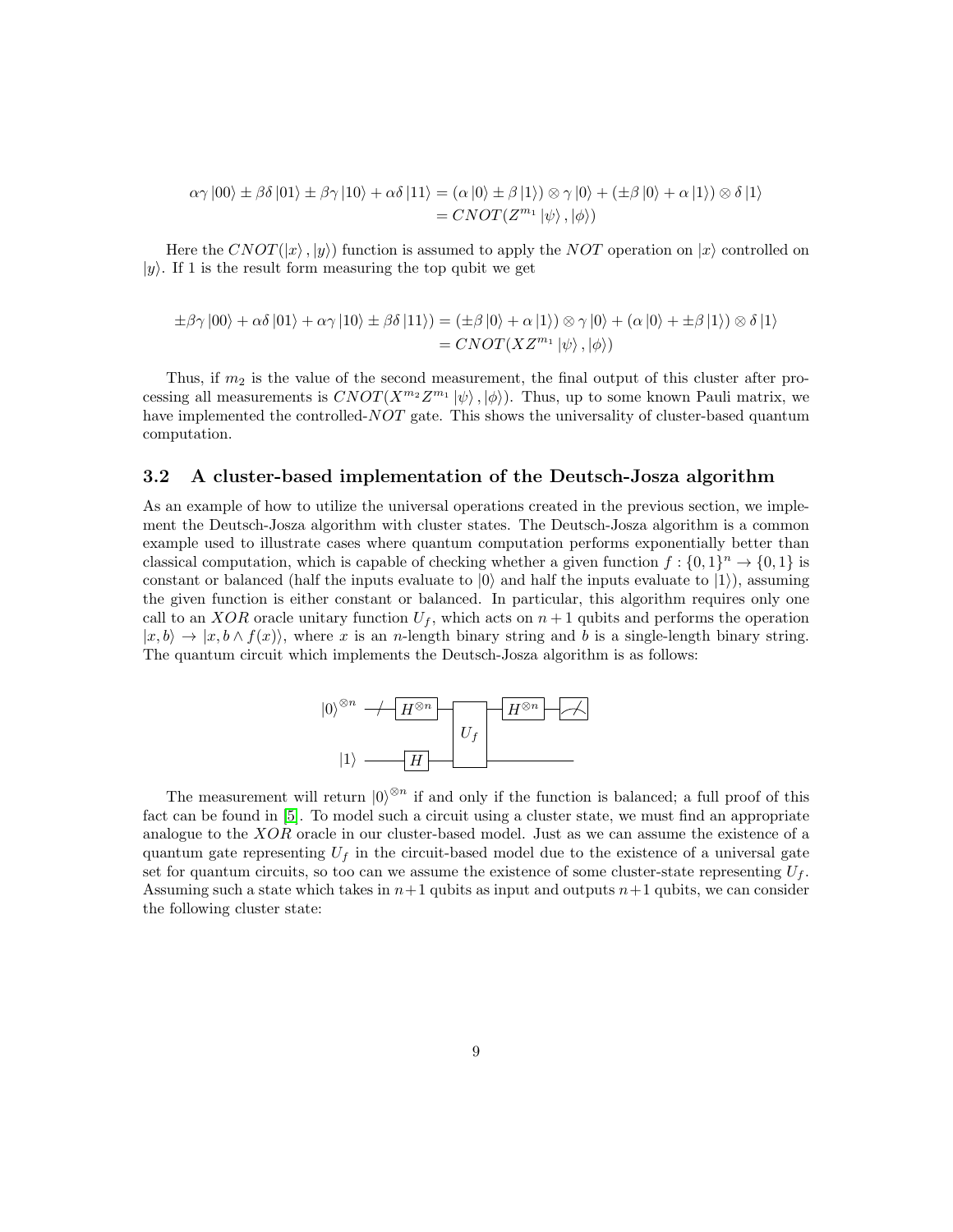

The box in the above figure represents the  $XOR$  oracle in the cluster state model, taking in the qubits in the left of the box as input and outputting the qubits in the right of the box. For brevity's sake, the double-circled nodes represent either the  $T$  operator or  $H$  operator in the cluster state model, the details of which we covered in the previous subsection. The four T transformations to the left of the oracle modifies the phase of the  $(n+1)$ st qubit, changing the initial  $|+\rangle$  state to a  $|-\rangle$ state. This ensures that  $|+\rangle^{\otimes n}\otimes|-\rangle$  is the input to the oracle, just as in the original circuit. Finally, the first  $n$  output qubits have the Hadamard gate applied to them and are measured, remaining consistent with the circuit.

### 4 Continuous Variable Cluster States

Preparing a cluster state with stationary qubits such as superconducting qubits and ion-trap qubts is a technologically demanding endeavour due to the number of qubits needed for useful computation [\[8\]](#page-14-7). Instead, using qubits based on the degrees of freedom of photons is desirable due to scalability [\[9\]](#page-14-8). It has been shown [\[3\]](#page-14-2) that Bell-state measurements cannot be implemented deterministically using linear optics for polarization entangled photons, motivating the current research in entanglement between the phase quadrature of the modes of an EM field.

A quantum system is called continuous-variable (cv) when its Hilbert space is infinite dimensional and its observables have continuous eigenspectra. The canonical example is the quantization of an N-mode bosonic field, e.g. an electromagnetic field. The Hilbert space for the single mode field is spanned by the Fock basis  $\{|n\rangle\}_{n\in\mathcal{N}}$ , where n described the number of photons existing in each mode. These basis elements are eigenkets of the number operator  $\hat{n} = \hat{a}^{\dagger} \hat{a}$  where  $\hat{a}^{\dagger}$ ,  $\hat{a}$ are the creation and annihilation operators. They act on the basis as  $\hat{a}^{\dagger} |n\rangle = \sqrt{n+1} |n+1\rangle$  and are the creation and annihilation operators. They act on the basis as  $a^+|n\rangle = \sqrt{n+1}|n+1\rangle$  and  $\hat{a}|n\rangle = \sqrt{n}|n-1\rangle$  and satisfy the commutation relation  $[\hat{a}^{\dagger}, \hat{a}] = 1$ . The system can also be described by the phase quadrature operators  $\{\hat{p}, \hat{q}\}\$  defined as  $\hat{q} = \frac{1}{\sqrt{2}}$  $\frac{1}{2}(\hat{a}^{\dagger} + \hat{a})$  and  $\hat{p} = \frac{i}{\sqrt{2}}$  $\overline{a}(\hat{a}^{\dagger} - \hat{a})$ with corresponding eigenkets  $|q\rangle$  and  $|p\rangle$  respectively. We can now introduce some important CV gates. Before starting, a good way to think of the new basis  $|q\rangle, |p\rangle$  is by associating them with the computational basis and Hadamard basis respectively. Instead of switching between these two by a Hadamard gate, a Fourier gate is used and is defined as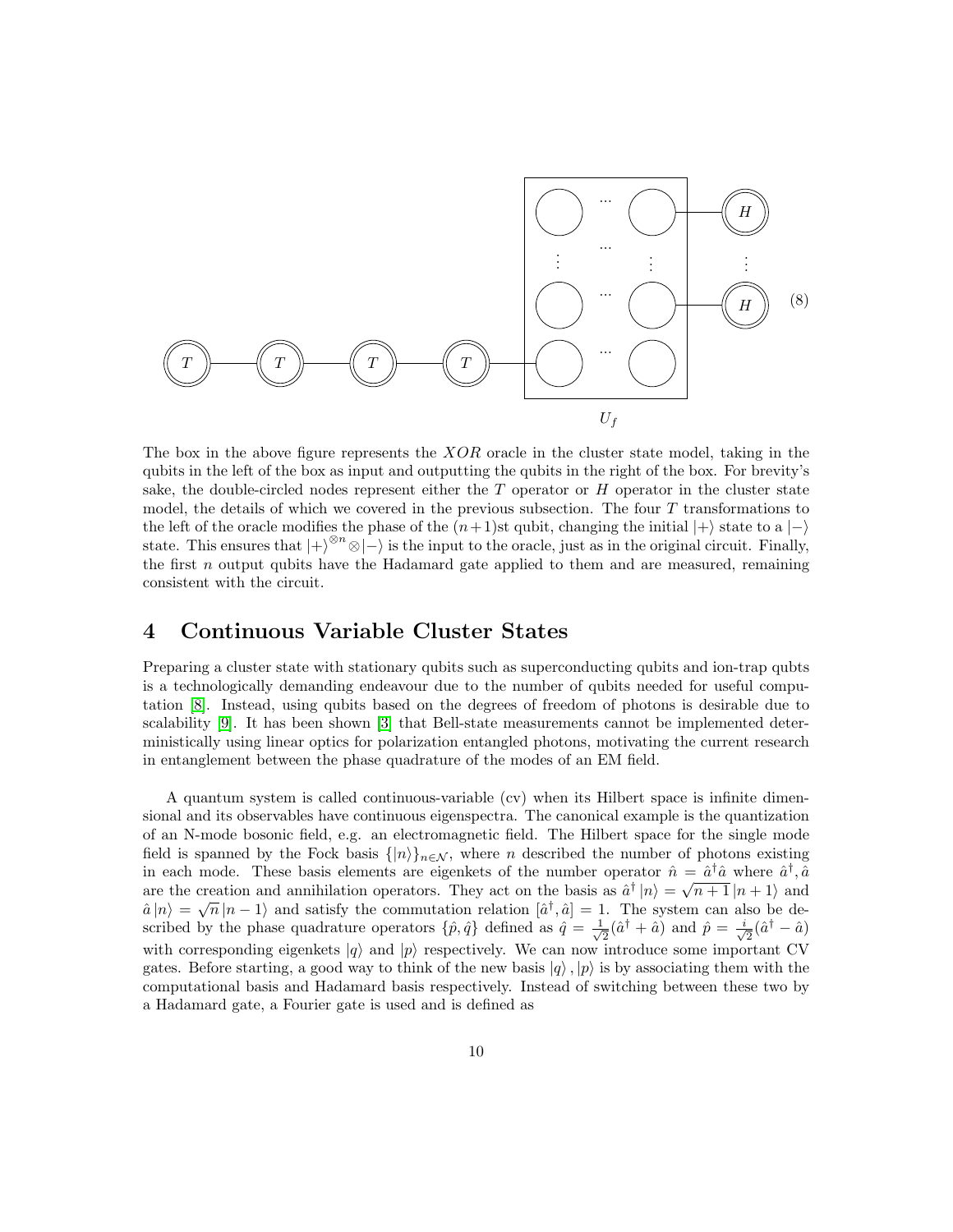$$
F = \exp\left(\frac{i\pi}{8}(\hat{q}^2 + \hat{p}^2)\right) \tag{9}
$$

In phase-space an arbitrary state can be described by its Wigner quasi-probability distribution or Wigner function. For Gaussian states, eg coherent states, this is completely characterized but the first and second statistical moments of the states. The first moment is defined as  $\langle \hat{x} \rangle$  where  $\hat{x} = (\hat{q}, \hat{p})$  and the second is the covariance matrix  $V_{ij} = \frac{1}{2} \langle \{ \Delta \hat{x}_i, \Delta \hat{x}_j \} \rangle$  where  $\Delta \hat{x}_i = \hat{x}_i - \langle \hat{x}_i \rangle$  and {} is the anti-commutator. For a Gaussian state the Wigner distribution is then defined by

$$
W(\hat{x}) = \frac{1}{2\pi \det(V)} \exp\left(-\frac{1}{2}(x - \langle x \rangle)^T V^{-1} (x - \langle x \rangle)\right)
$$
(10)

For the vacuum state this is

$$
W(p,q) = \frac{1}{2\pi} \exp\left(-\frac{1}{2}q^2 - \frac{1}{2}p^2\right)
$$
 (11)

As the co-variance matrix is the identity and the  $p, q$  expectation values are zero which is just a zero mean gaussain as should be expected. The Wigner distribution gives a nice way to describe and visualize Gaussian states in phase-space and in the following description of computing one can think of each of the squeezed states as a probability distribution in  $q, p$  space.

The cphase gate which has been shown to be fundamental for the generation of cluster states is defined as

<span id="page-10-0"></span>
$$
C_Z = \exp\left[\left(\frac{i}{2}\right)\hat{q}_1 \otimes \hat{q}_2\right]
$$
 (12)

In the Heisenberg picture this gate transforms the momentum quadratures as

$$
\hat{p}_1 \to \hat{p}_1 + \hat{q}_2 \qquad \hat{p}_2 \to \hat{p}_2 + \hat{q}_1 \tag{13}
$$

While leaving the position quadratures unchanged. We also define the single mode squeezing operator

$$
S(\xi) = \exp(\xi^* \hat{a}\hat{a} - \xi \hat{a}^\dagger \hat{a}^\dagger) \tag{14}
$$

Which is used to generate the eignekets of the  $\hat{x}$  and  $\hat{p}$  operators from coherent beams. Details on this are not included here for brevity and a detailed description can be found in [\[10\]](#page-14-9). In a similar way to the earlier sections cluster states are then created by

1.) Preparing highly squeezed vacuum states to approximate momentum eigenstates  $|0\rangle_p$  and applying the  $C_Z$  gates to connected qumodes.

2.) Performing single-mode measurements on qumodes to decide which basis later measurements will be performed in.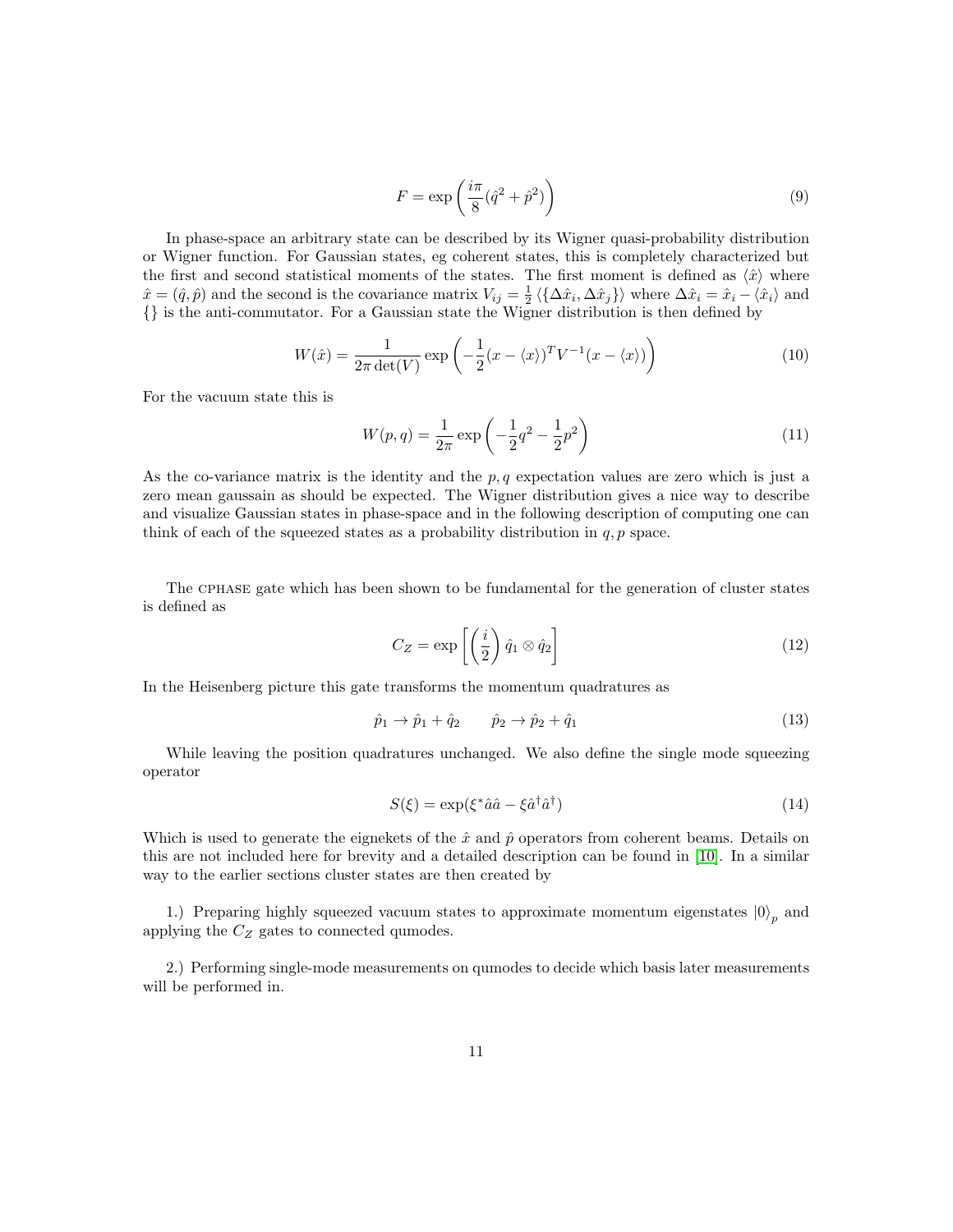It is useful to introduce the nullifier formalism. Given some state  $|\phi\rangle$  the nullifier is the operator H so that  $H |\phi\rangle = 0$ . For infinitely squeezed vacuum position and momentum eignestates the nullifiers are then  $\hat{q}, \hat{p}$  since

<span id="page-11-0"></span>
$$
\hat{p}|0\rangle_p = 0 \quad \hat{q}|0\rangle_q = 0 \tag{15}
$$

Similarly for EPR states the nullifiers are

$$
\hat{n}_{EPR}^x = \hat{q}_A - \hat{q}_B \qquad \hat{n}_{EPR}^p = \hat{p}_A + \hat{p}_B \tag{16}
$$

Given the simplest possible cluster state of two squeezed momentum eignstates connected by a  $C_Z$ gate application using [\(13\)](#page-10-0) the new nullfiers are then

$$
\hat{\delta}_1 = \hat{p}_1 - \hat{q}_2 \qquad \hat{\delta}_2 = \hat{p}_2 - \hat{q}_1 \tag{17}
$$

The implementation of such cphase gates is challenging. One method is to use two single mode squeezers, beam splitters, and Fourier gates to imitate  $C_Z$ .[\[9\]](#page-14-8)[\[11\]](#page-14-10) To see this we can generate an EPR pair as a two-mode squeezed vacuum (TMSV) by interfering two orthogonally squeezed single mode vacuum states at a 50/50 beam splitter.[\[12\]](#page-14-11) The nullifiers of this are given by [\(16\)](#page-11-0). Then we can apply a Fourier gate to one of the modes, corresponding to a  $\frac{\pi}{2}$  rotation in phase space i.e.

$$
F^{\dagger} \hat{q} F = \hat{p}, \qquad F^{\dagger} \hat{p} F = -\hat{q} \tag{18}
$$

Applying this to the first mode gives the nullifiers

$$
\hat{\delta}_1 = \hat{p}_1 - \hat{q}_2 \qquad \hat{\delta}_2 = \hat{p}_2 - \hat{q}_1 \tag{19}
$$

Which is the same as the nullifiers obtained from the  $C_Z$  gate. This then gives a way to physically implement the  $C_Z$  gate in continuous variables and so experimentally create cluster states. As has been stated before to achieve universality two dimensional cluster states are necessary. The example given above does not give an efficient method for creating 2D cluster states. One common method for creating 2D cluster states that has been implemented recently is time-domain multiplexing. [\[11\]](#page-14-10)[\[9\]](#page-14-8)[\[8\]](#page-14-7) The idea behind this time domain multiplexing is to create a chain of two rails of entangled modes, equivalent to applying  $C<sub>Z</sub>$  to two qumodes, Then by delaying one of the rails and entangling the the new time-bin corresponding modes the state is curled up to form a 2D cylindrical array of entangled modes.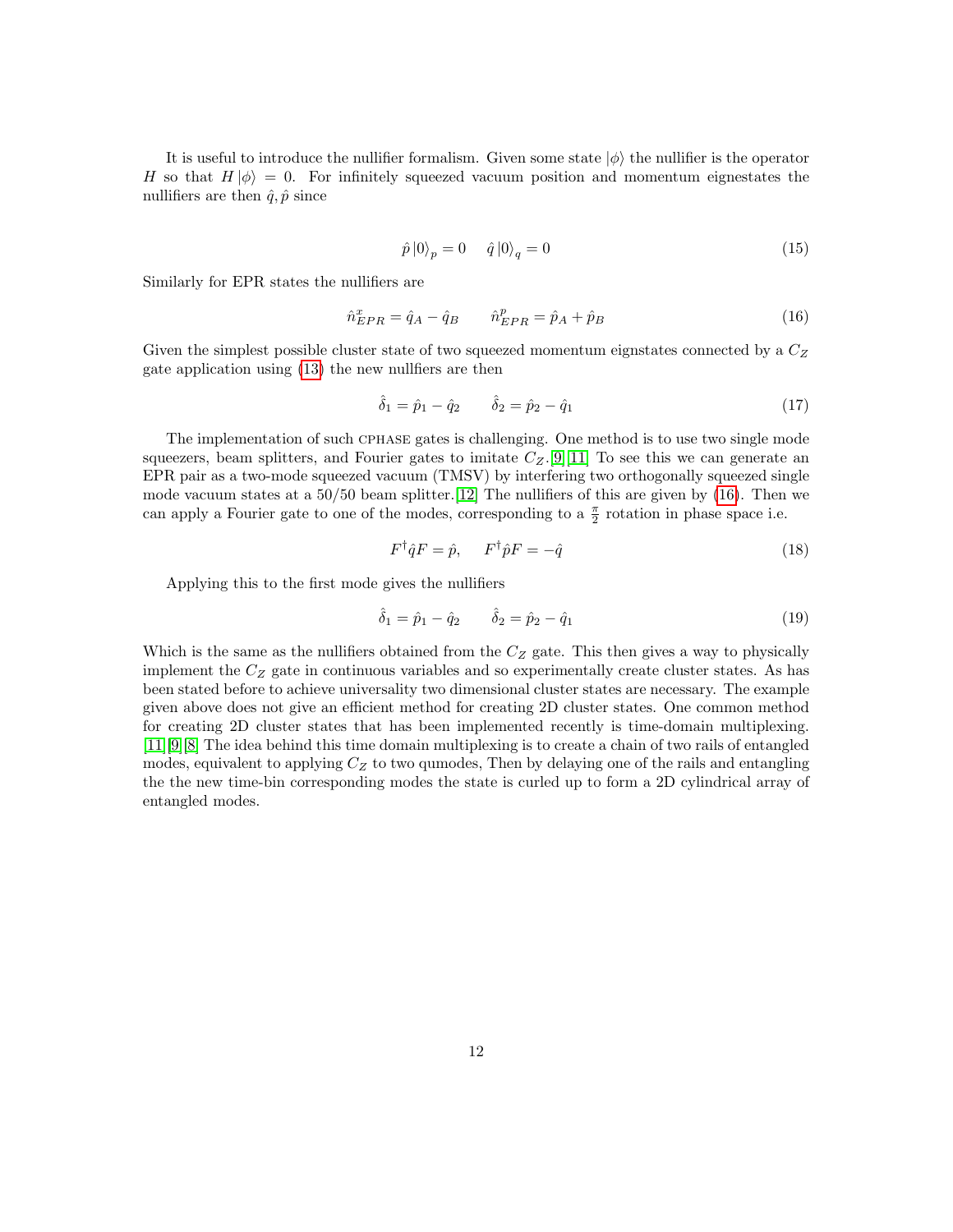

Figure 1: Experimental setup for time-domain multiplexed continuous variable cluster state generation reproduced from Ref [\[9\]](#page-14-8). Two Optical Parametric Oscillators (OPOs) generate the squeezed states which are coupled into an optical fibre. The modes are then interfered at beam splitters to create the entangled cylinder as shown above.

Once again, the nullifiers provide a complete description of the state however this time are substantially more complex. They can be derived to be

$$
\hat{\delta}_k^q = \hat{q}_k^A + \hat{q}_k^B - \hat{q}_{k+1}^A - \hat{q}_{k+1}^B - \hat{q}_{k+N}^A + \hat{q}_{k+N}^B - \hat{q}_{k+N+1}^A + \hat{q}_{k+N+1}^B
$$
\n(20)

$$
\hat{\delta}_k^p = \hat{p}_k^A + \hat{p}_k^B + \hat{p}_{k+1}^A + \hat{p}_{k+1}^B - \hat{p}_{k+N}^A + \hat{p}_{k+N}^B + \hat{p}_{k+N+1}^A - \hat{p}_{k+N+1}^B
$$
\n(21)

Note this corresponds to the EPR nullifiers and not the nullifiers obtained from applying the  $C_Z$ although in a similar fashion to the simple case the  $C_Z$  nullifiers can be obtained by applying Fourier gates  $(\frac{\pi}{2})$  phase shifts to half of the modes which simply corresponds to a change in the measurement basis. While it is difficult to see the relation exactly the significance is that entanglement is no longer just between two modes but also between their time-bins as can be seen from the recursive nature of  $(11)$  and  $(12)$  resulting in the 2D topology of the cluster state required for universality.

#### 4.1 Finite Squeezing Induced Noise

In the above description the nodes of the cluster state have been assumed to be perfect momentum eigenstates. That is they are infinitely squeezed. In practice this is un-physical and the finite amount of squeezing leads to added noise and error to the system. For the process of gate teleportation, the output state for some given input  $|\psi\rangle = \int dq_1 \psi(q_1) |q_1\rangle$  and ancillary state  $|0, V_s\rangle_p$  (where  $V_s < 1$ ) is the variance of the squeezed state) is

$$
|\psi'\rangle = \mathcal{M}X(a)F|\psi\rangle\tag{22}
$$

Where for the CV case we have replaced  $X$  by its CV equivalent and  $H$  be the Fourier gate. Note instead of the computation basis and Hadamard basis the CV uses  $\hat{q}$  eigenstates and  $\hat{p}$  eignstates. Here

$$
\mathcal{M}|\psi\rangle \propto \int dq e^{q^2 \frac{V_s}{2}}|q\rangle \langle q|\psi\rangle \tag{23}
$$

That is, the distortion is Gaussian with zero mean and variance  $\frac{1}{V_s}[13]$  $\frac{1}{V_s}[13]$ . Since any circuit in the cluster state model can be broken down into combinations of these types of circuits, each gate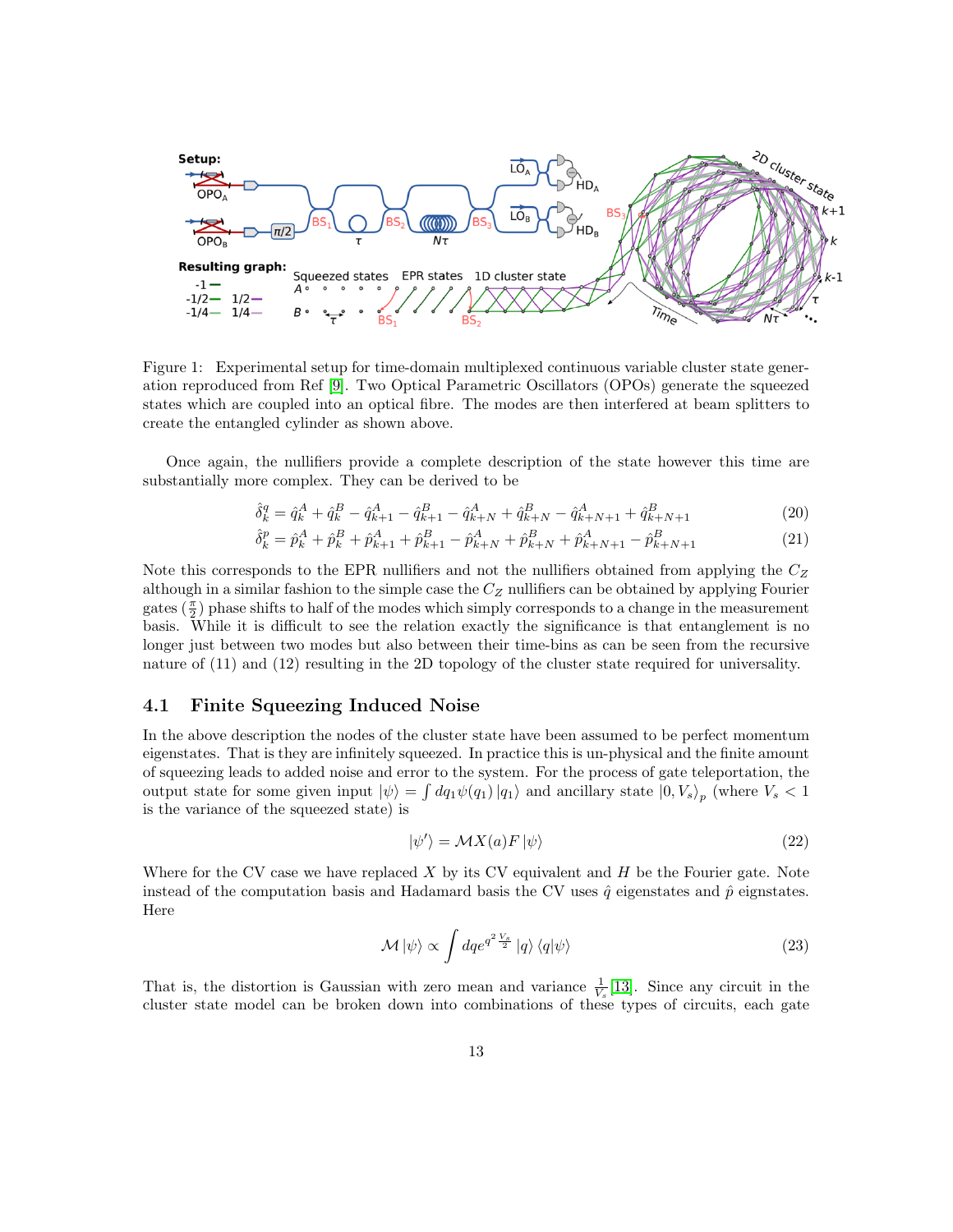application introduces some Gaussian noise to the state.

In order to combat this and achieve fault tolerance, the use of error correcting codes is required. One of the most standard ways to do this in the CV case is to encode one qubit per oscillator using the GKP code, which protects against phase drift in the encoded qubits, as well as amplitude decay.[\[14\]](#page-14-13) Universality of quantum computing in the CV cases also requires the use of at least one non-Gaussian operation such as photon number counting, which is popular due to the measurement based nature of the cluster state model. Continuous-variable implementations of the cluster state model with photonic qubits can achieve fault tolerance and universality. Photonic qumodes are advantageous due to their relatively weak interaction with their surrounding environment and room-temperature implementations. With current advancements in generating high quadrature phase squeezing, this approach to quantum computing is becoming increasingly viable.[\[15\]](#page-15-0)

## 5 Conclusion

We have introduced the basics of the cluster state model for measurement based quantum computation in both the canonical way, and with a purely measurement based characterization. Its equivalence to the normal model for quantum computation was shown. We then demonstrated the universality of this model as well as an implementation of the Deutsch-Josza with the cluster state model. A physical implementation of this model using continuous variables was then described and some of the complexities involving fault tolerance given. The cluster state model of is interesting model for computation due to its implementations that allow for scalability, universality, and fault tolerance. Recent experimental advances have began to demonstrate these properties making it an interesting area for research both theoretically, and experimentally.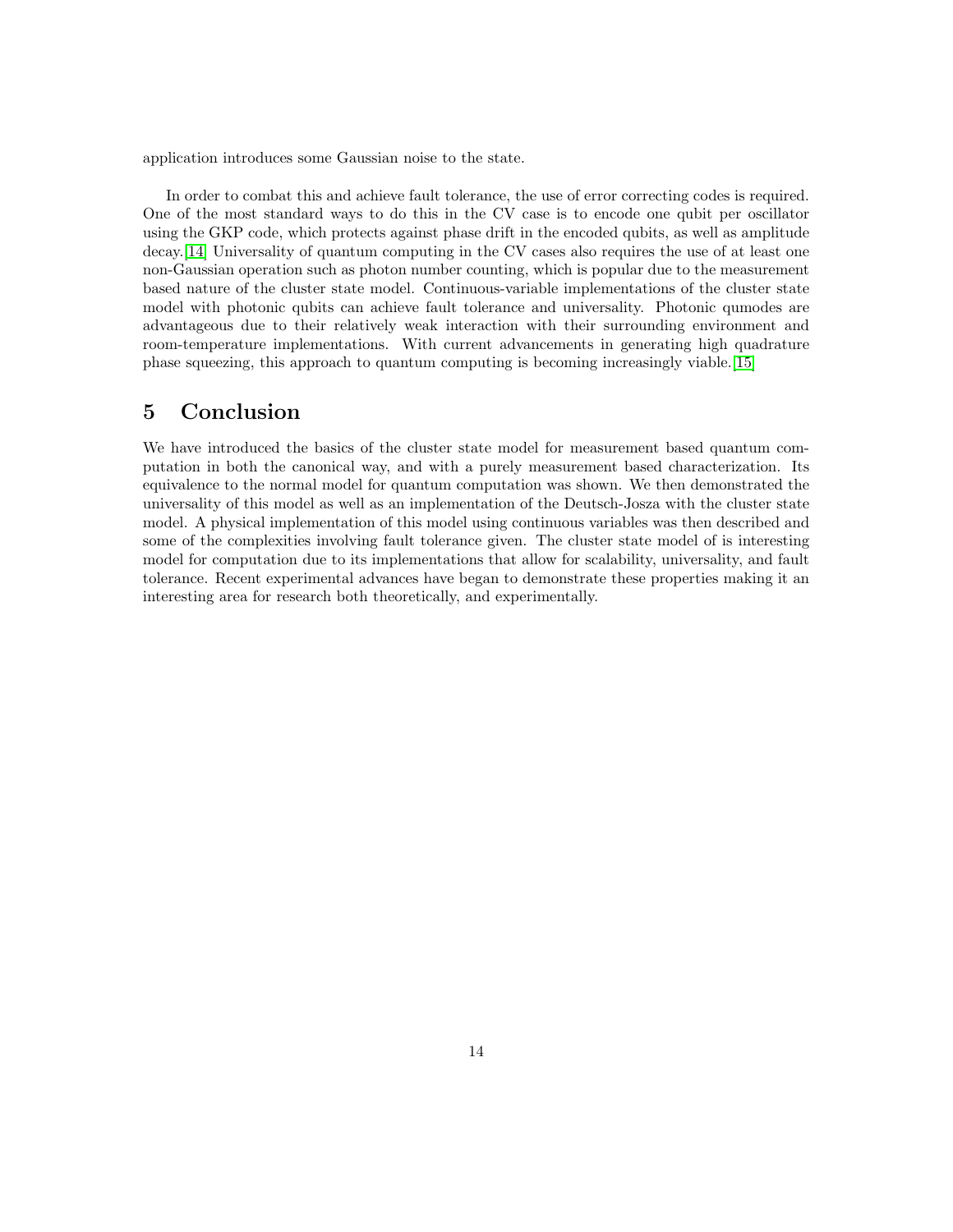## References

- <span id="page-14-0"></span>[1] Robert Raussendorf and Hans J. Briegel. Quantum computing via measurements only, 2000.
- <span id="page-14-1"></span>[2] Robert Raussendorf, Daniel E. Browne, and Hans J. Briegel. Measurement-based quantum computation on cluster states. Physical Review A, 68(2), Aug 2003.
- <span id="page-14-2"></span>[3] John Calsamiglia and Norbert Lütkenhaus. Maximum efficiency of a linear-optical bell-state analyzer. Applied Physics B, 72(1):67–71, 2001.
- <span id="page-14-3"></span>[4] Nicolas C. Menicucci, Peter van Loock, Mile Gu, Christian Weedbrook, Timothy C. Ralph, and Michael A. Nielsen. Universal quantum computation with continuous-variable cluster states. Physical Review Letters, 97(11), Sep 2006.
- <span id="page-14-4"></span>[5] Michael A. Nielsen and Isaac L. Chuang. Quantum Computation and Quantum Information: 10th Anniversary Edition. Cambridge University Press, New York, NY, USA, 10th edition, 2011.
- <span id="page-14-5"></span>[6] Michael A Nielsen. Cluster-state quantum computation. Reviews in Mathematical Physics, 2005.
- <span id="page-14-6"></span>[7] Goel N.M. Tabia. Quantum computing with cluster states. Perimeter Institute, 2011.
- <span id="page-14-7"></span>[8] Warit Asavanant, Yu Shiozawa, Shota Yokoyama, Baramee Charoensombutamon, Hiroki Emura, Rafael N Alexander, Shuntaro Takeda, Jun-ichi Yoshikawa, Nicolas C Menicucci, Hidehiro Yonezawa, et al. Time-domain multiplexed 2-dimensional cluster state: Universal quantum computing platform. arXiv preprint arXiv:1903.03918, 2019.
- <span id="page-14-8"></span>[9] Mikkel V Larsen, Xueshi Guo, Casper R Breum, Jonas S Neergaard-Nielsen, and Ulrik L Andersen. Deterministic generation of a two-dimensional cluster state for universal quantum computing. arXiv preprint arXiv:1906.08709, 2019.
- <span id="page-14-9"></span>[10] Christopher Gerry, Peter Knight, and Peter L Knight. Introductory quantum optics. Cambridge university press, 2005.
- <span id="page-14-10"></span>[11] Shota Yokoyama, Ryuji Ukai, Seiji C Armstrong, Chanond Sornphiphatphong, Toshiyuki Kaji, Shigenari Suzuki, Jun-ichi Yoshikawa, Hidehiro Yonezawa, Nicolas C Menicucci, and Akira Furusawa. Ultra-large-scale continuous-variable cluster states multiplexed in the time domain. Nature Photonics, 7(12):982, 2013.
- <span id="page-14-11"></span>[12] Samuel L Braunstein and Peter Van Loock. Quantum information with continuous variables. Reviews of modern physics, 77(2):513, 2005.
- <span id="page-14-12"></span>[13] Christian Weedbrook, Stefano Pirandola, Raúl García-Patrón, Nicolas J Cerf, Timothy C Ralph, Jeffrey H Shapiro, and Seth Lloyd. Gaussian quantum information. Reviews of Modern Physics, 84(2):621, 2012.
- <span id="page-14-13"></span>[14] Daniel Gottesman, Alexei Kitaev, and John Preskill. Encoding a qubit in an oscillator. Physical Review A, 64(1):012310, 2001.